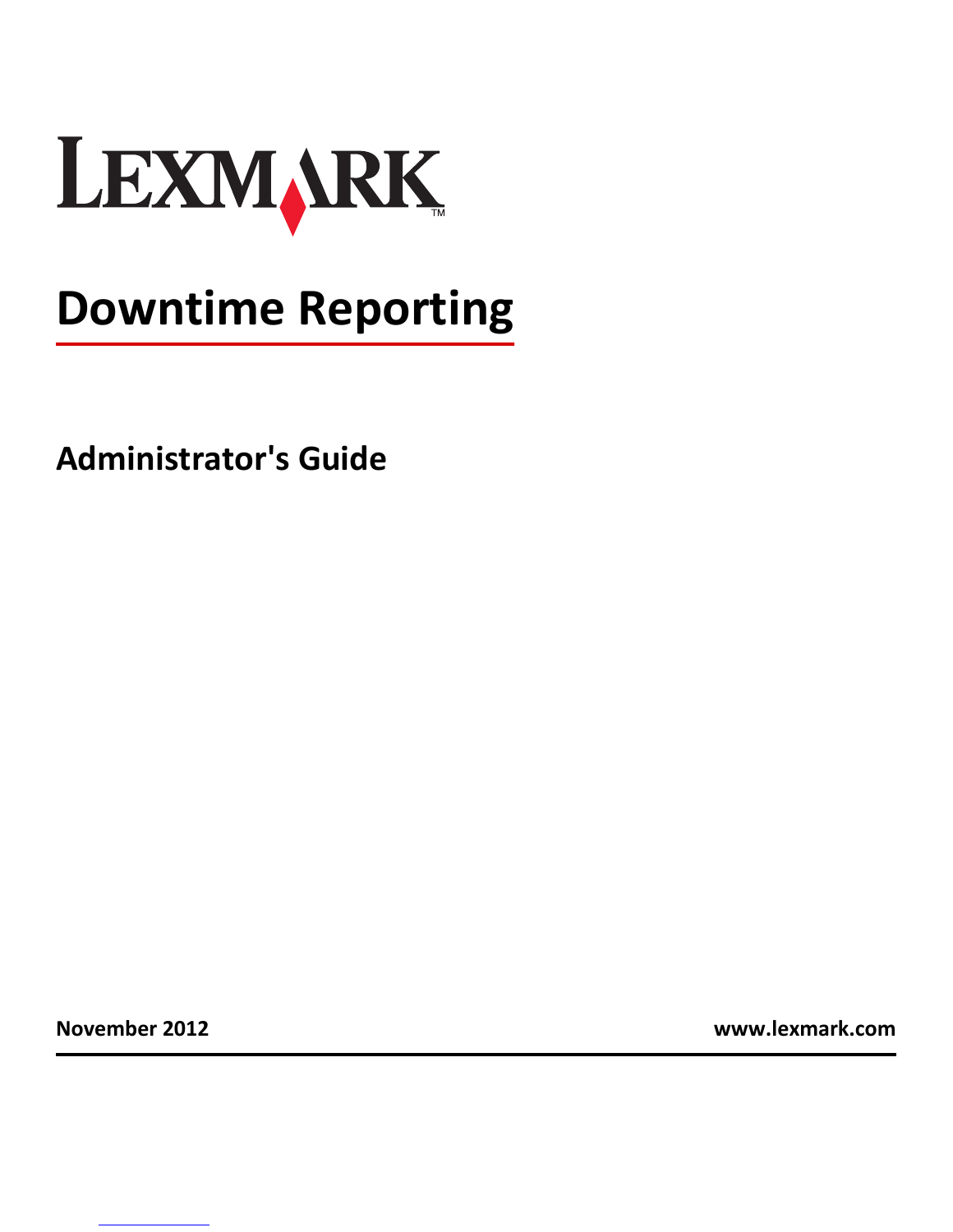## **Contents**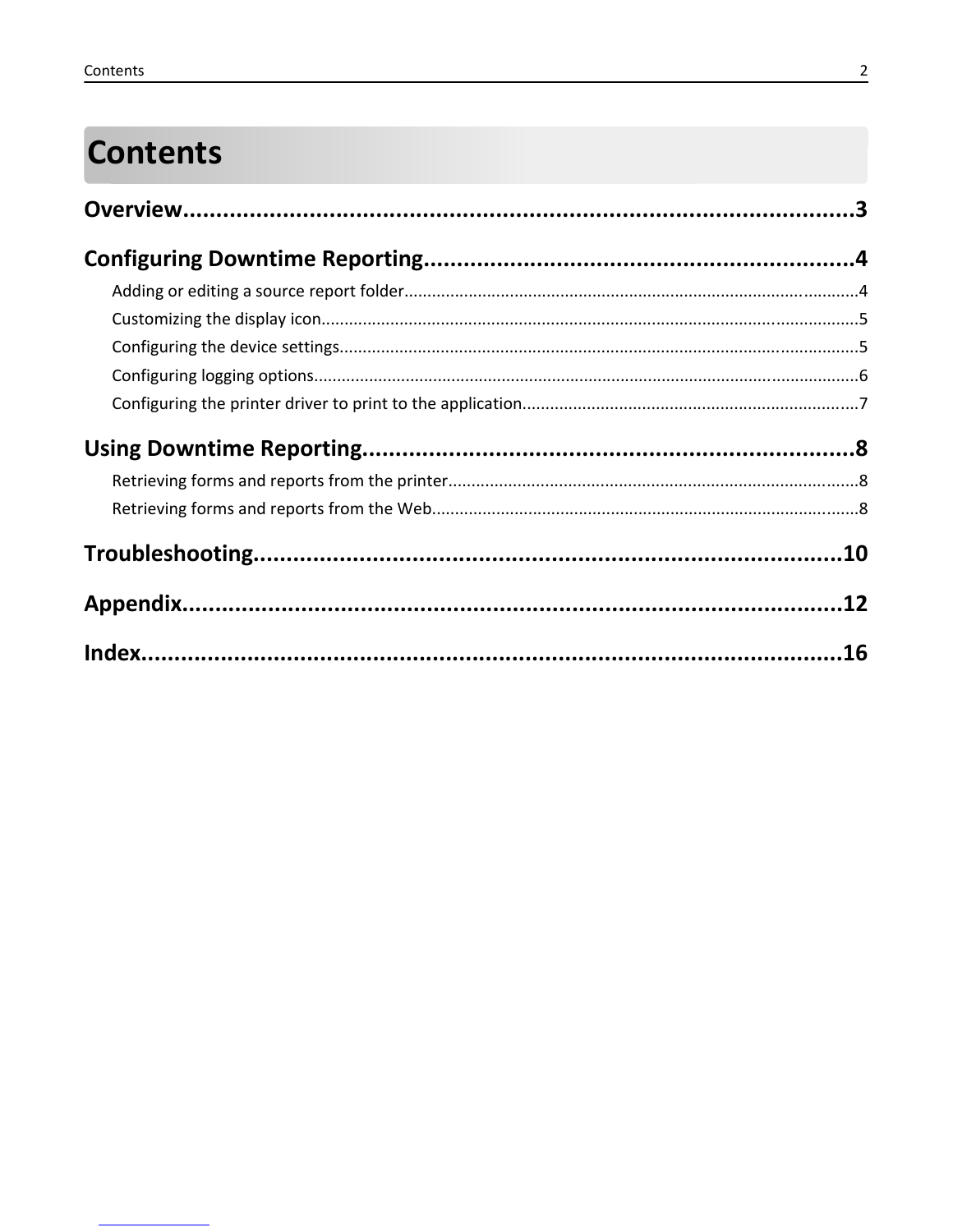## **Overview**

*Downtime Reporting* gives healthcare providers instant access to critical forms and reports online even if their IT system or network is down. As documents are updated throughout the day, the application continuously streams them from an FTP site or a shared folder on the network to the printer, and then stores them on the secure printer hard disk. During a downtime event, medical staff can easily access a form or report from the printer control panel or the Embedded Web Server, and then print it.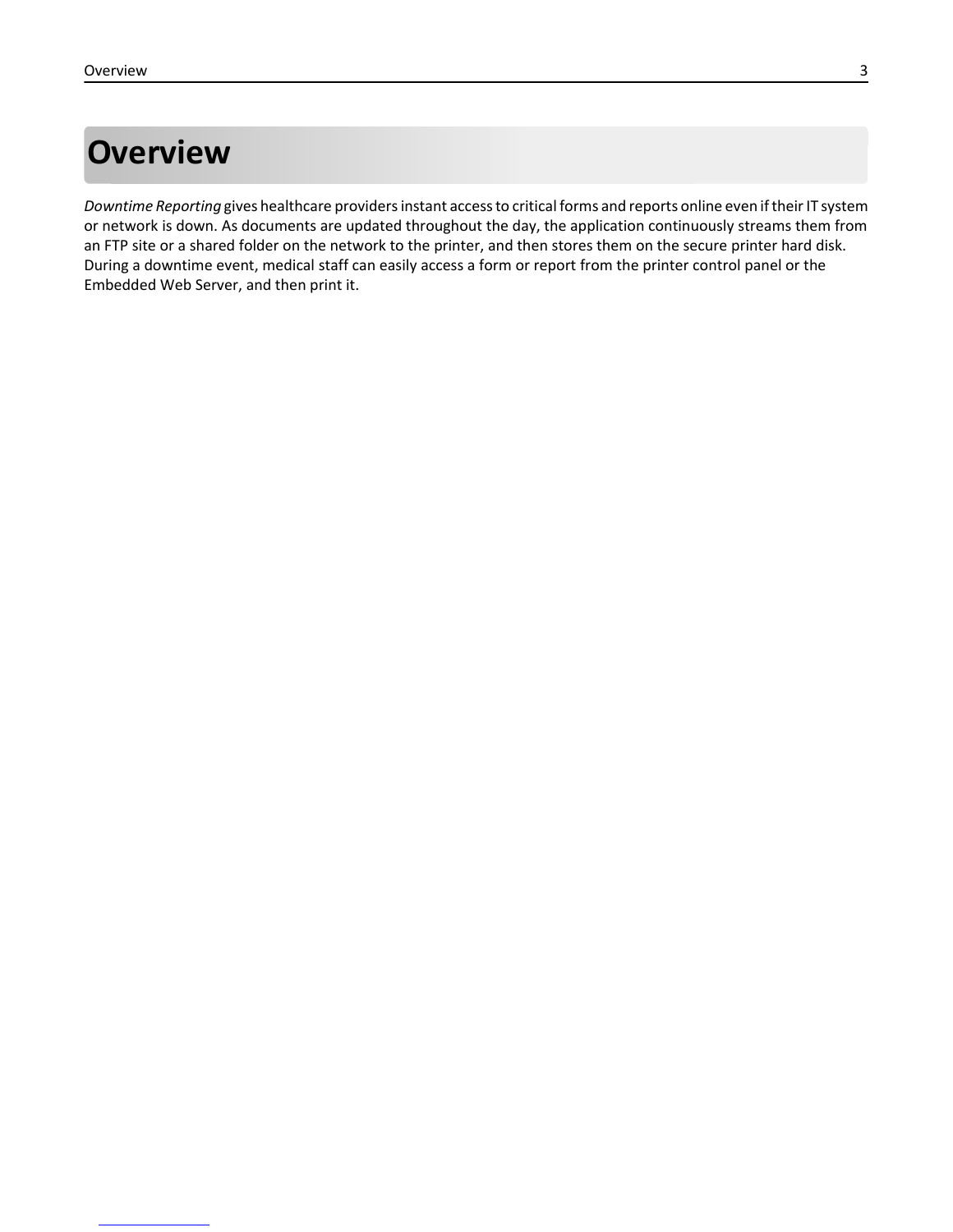## **Configuring Downtime Reporting**

### **Adding or editing a source report folder**

- **1** Access the application configuration settings from the Embedded Web Server or MarkVision Professional.
- **2** To add a new source report folder, click **Add**.

To edit or delete a source report folder, select a folder, and then click **Edit** or **Delete**.

**3** Customize the settings.

#### **Source Report Folder Settings**

- **• Name**—Type the name of the report folder that will appear on the printer and on the Embedded Web Server.
- **• Source Type**—Select how forms and reports are stored and retrieved by the application.
- **• Source Filenames**—Type the file names of forms and reports that are retrieved by the application. You can specify one or more file names, and separate them with a comma. For example,
	- **\*.txt,report1.pdf,report2.pdf**.

**Note:** To retrieve all files, leave this field blank.

**• Report Update Interval**—Select how long the printer waits before retrieving forms and reports from the FTP site or network share.

**Note:** If you are using secure FTP (SFTP), then set the minimum update interval to 30 minutes.

- **• Report Expiration (in Hours)**—Enter the number of hours the application waits before deleting forms and reports from the printer hard disk. Default expiration is 6 hours. You can enter up to **8736** hours, which is equivalent to 1 year.
- **• Retrieve files from subfolders**—Select the check box to retrieve files from nested folders of the source report folder.

**Note:** The application can retrieve files from subfolders up to the fifth level.

**• Maintain Folder Structure**—Select the check box to also copy the structure of the source report folder and its subfolders when storing the retrieved files on the printer hard disk.

**Note:** This setting applies only when the application is enabled to retrieve files from subfolders.

#### **FTP Settings**

If the forms and reports are stored on an FTP server, then configure the following settings. The application copies the files from the FTP site and saves them on the printer hard disk.

- **• FTP Server**—Type the IP address or host name of the FTP server where the forms and reports are located.
- **• Use SFTP?**—Select the check box to use secure FTP.
- **• FTP Port**—Enter the port number used to connect to the FTP server.
- **• User**—Type the user name to use when connecting to the FTP site.
- **• Password**—Type the password to use when connecting to the FTP site.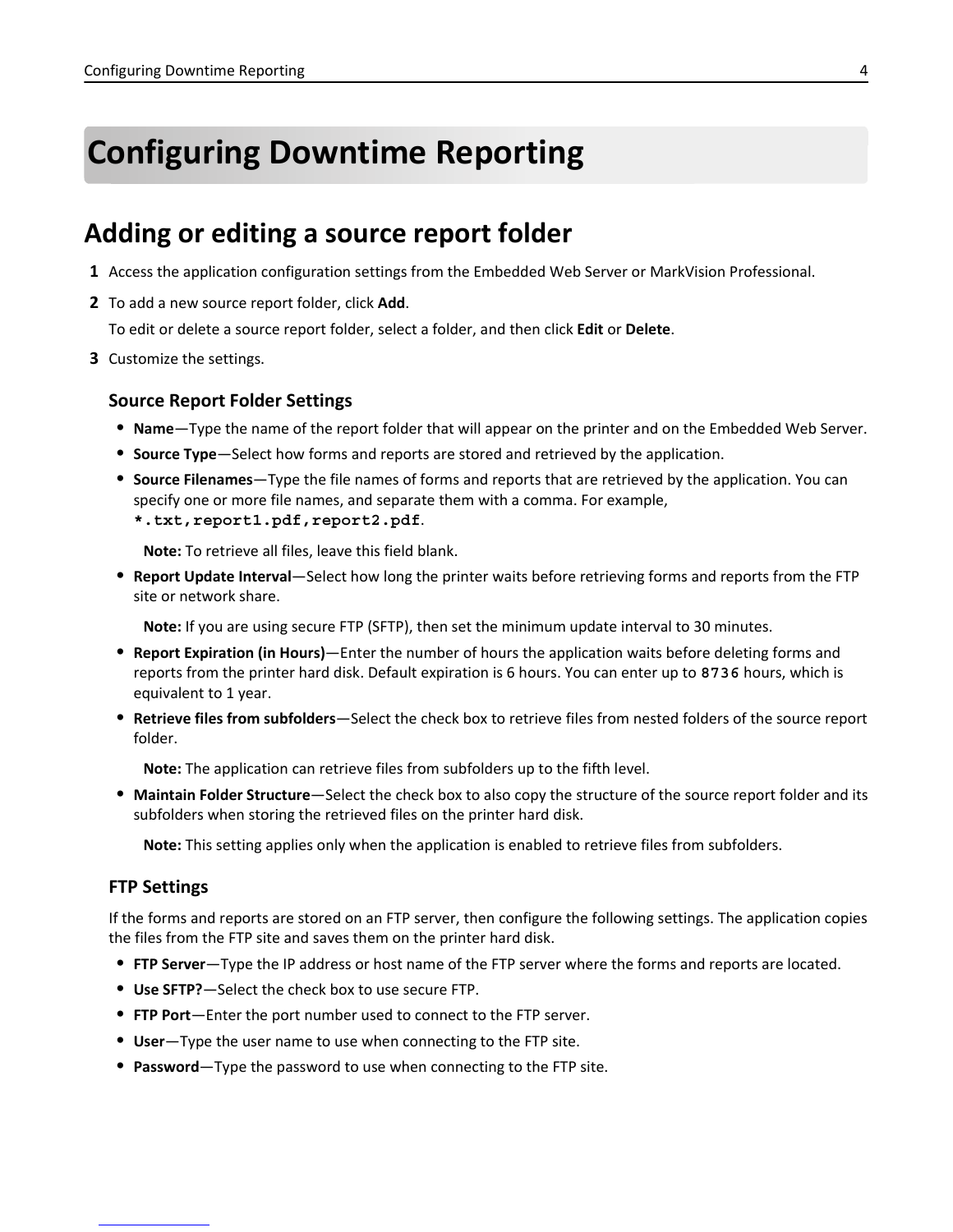#### **Network Share Settings**

If the forms and reports are stored on a shared folder on the network, then configure the following settings. The application copies the files from the network share and saves them on the printer hard disk.

- **• Network Share Address**—Type the IP address or host name of the network share where the forms and reports are located.
- **• Domain**—Type the domain where the network share resides.
- **• User**—Type the user name to use when connecting to the network share.
- **• Password**—Type the password to use when connecting to the network share.
- **4** Save or discard your changes.

### **Customizing the display icon**

- **1** Access the application configuration settings from the Embedded Web Server or MarkVision Professional.
- **2** From the Configure page, change the home screen settings if necessary:
	- **• Icon Text**—Type up to 20 characters that will appear above the profile button on the printer home screen. This field is required.
	- **• Welcome Screen Up Icon**—Browse to a new image file that represents the profile on the printer home screen. This field is optional.
	- **• Welcome Screen Down Icon**—Browse to a new image file that appears while the profile icon is being pressed. This field is optional.
- **3** Save or discard your changes.

### **Configuring the device settings**

- **1** Access the application configuration settings from the Embedded Web Server or MarkVision Professional.
- **2** Configure the device settings.
	- **• Device Access Control**—Select a function access control to secure the application.

**Note:** This function is available only on select printer models.

- **• Display Report Date and Time**—Select the check box to show the retrieval date and time on the retrieved form or report.
- **• Timestamp Format**—Select a format for the time stamp that appears on the retrieved form or report.
- **• Enable Direct Print Folder Creation**—Select the check box to create nested folders inside the **\Direct Print** folder for print jobs sent through the Direct Print function.

**Note:** The Direct Print function is enabled if the printer is configured to listen on Port 9444. This function automatically saves all print jobs sent to the printer in the **\Direct Print** folder in the printer hard disk. The files inside this folder can only be printed using the application.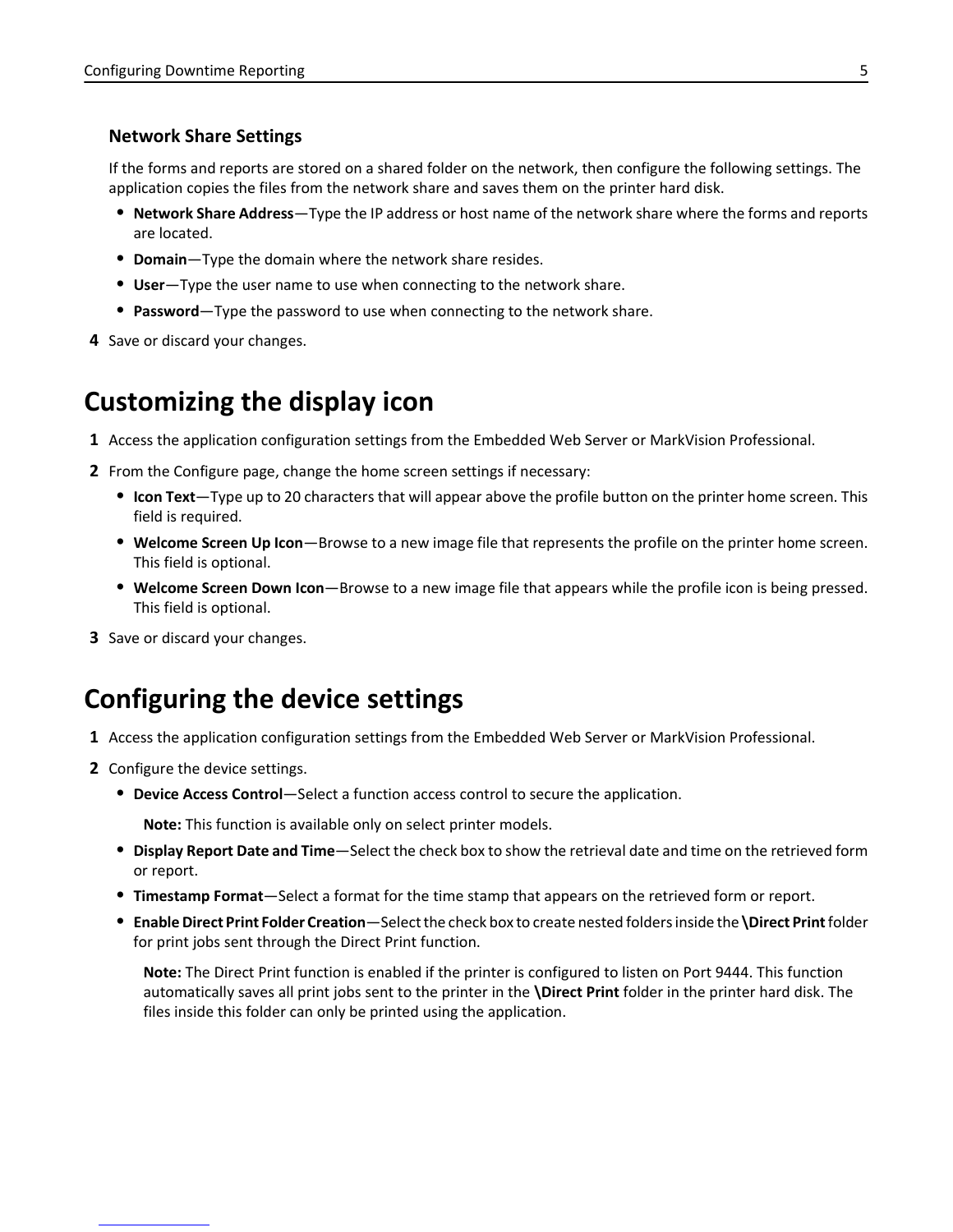**• Direct Print Folder Delimiter**—Type the delimiter to use when creating subfolders inside the **\Direct Print** folder. Nested folders inside the **\Direct Print** folder are created by specifying a file name that meets the naming convention for Direct Print folder creation. For example, to save a document named **Test.txt** in **\Folder1\Subfolder1\**, rename the document as **Folder1\_Subfolder1\_Test.txt**, where "\_" is the delimiter.

**Note:** A delimiter may be any alphanumeric or non‑alphanumeric character.

**• Filename Conversion**—Click **Browse** to import a text (.txt) file containing recognizable strings to overwrite the default file names. The format should be "key=value," where "key" is the original file name, including the file extension (such as .gif, .jpg .pdf), and "value" is the text shown on the printer display in place of the file name. For example: **dlyflr4nursst=Daily 4th Floor Nurses Station** or **admitform.pdf=Admission Form**.

**Note:** You can have multiple "key=value" entries in one text file. Type each entry in a separate line on the file.

**3** Save or discard your changes.

### **Configuring logging options**

- **1** Access the application configuration settings from the Embedded Web Server or MarkVision Professional.
- **2** Configure the logging options.

#### **Logging options**

- **• Enable Logging**—Select the check box for the application to log information on events such as configuration changes, file transfers, report retrieval, and report expiration.
- **• Save Type**—Select the location for saving log files.

#### **FTP settings**

If the log file is stored on an FTP server, then configure the following settings:

- **• FTP Server**—Type the IP address or host name of the FTP server where the log file is saved.
- **• Use SFTP?**—Select the check box to use secure FTP.
- **• FTP Port**—Enter the port number used to connect to the FTP server.
- **• User**—Type the user name to use when connecting to the FTP site.
- **• Password**—Type the password to use when connecting to the FTP site.

#### **Network share settings**

If the log file is stored on a shared folder on the network, then configure the following settings:

- **• Network Share Address**—Type the IP address or host name of the network share where the log file is saved.
- **• Domain**—Type the domain where the network share resides.
- **• User**—Type the user name to use when connecting to the network share.
- **• Password**—Type the password to use when connecting to the network share.
- **3** Save or discard your changes.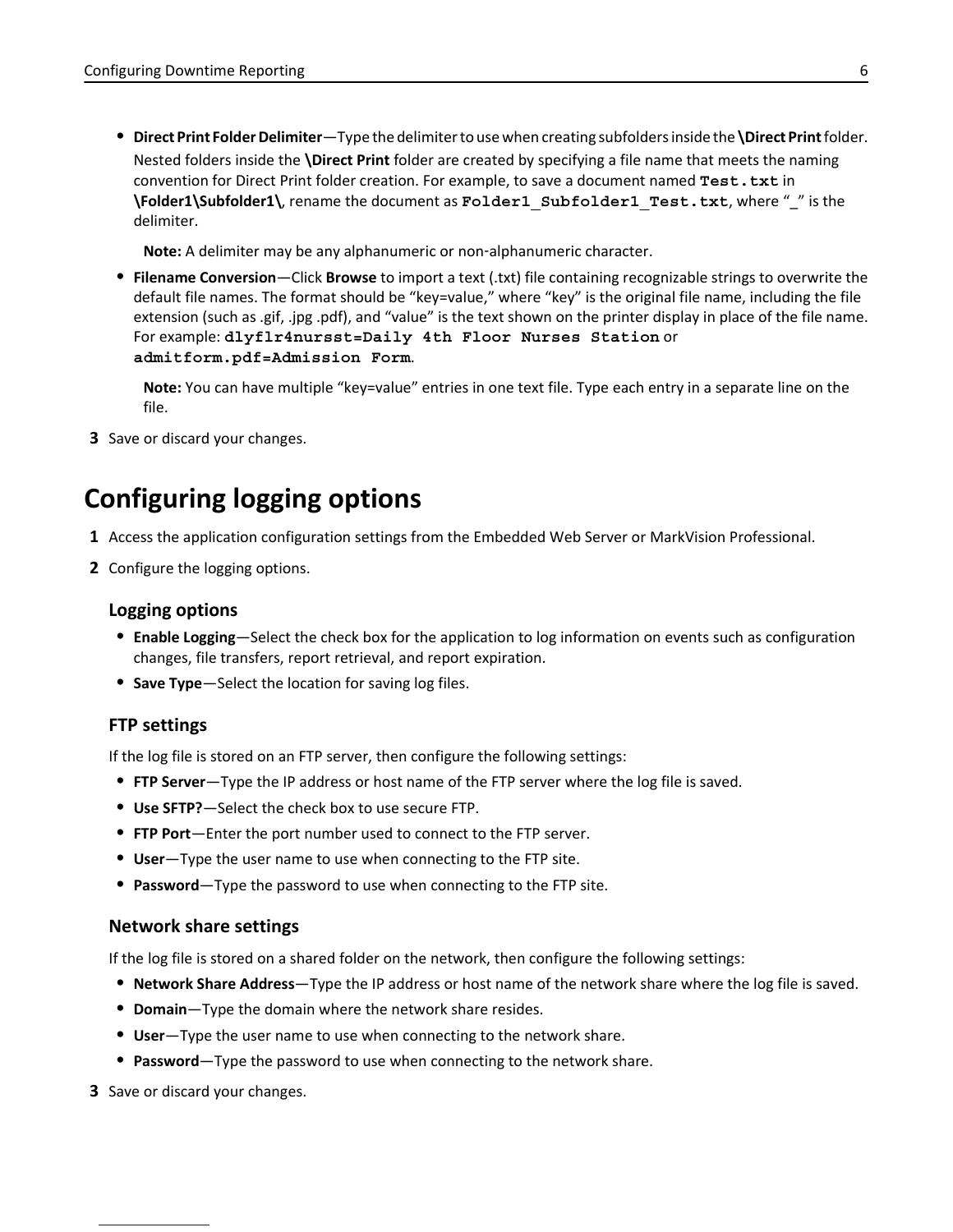## **Configuring the printer driver to print to the application**

If you want the application to intercept regular print jobs and save them on the printer hard disk, then you must configure the Universal Print Driver (UPD) to print to Port 9444. This activates the Direct Print function which automatically saves all print jobs sent to the printer in the **\Direct Print** folder in the printer hard disk. The files inside this folder can only be printed using the application.

- **1** Click **f**, or click **Start** and then click **Run**.
- **2** In the Start Search or Run box, type **control printers**.
- **3** Press **Enter**, or click **OK**.

The printers folder opens.

- **4** Right‑click the printer with the application installed, and then select **Printer Properties** or **Properties**.
- **5** Click the **Ports** tab.
- **6** From the list of ports, make sure your printer is selected, and then click **Configure Port**.
- **7** In the Port field, change the port number to **9444**.
- **8** Click **OK** > **OK**.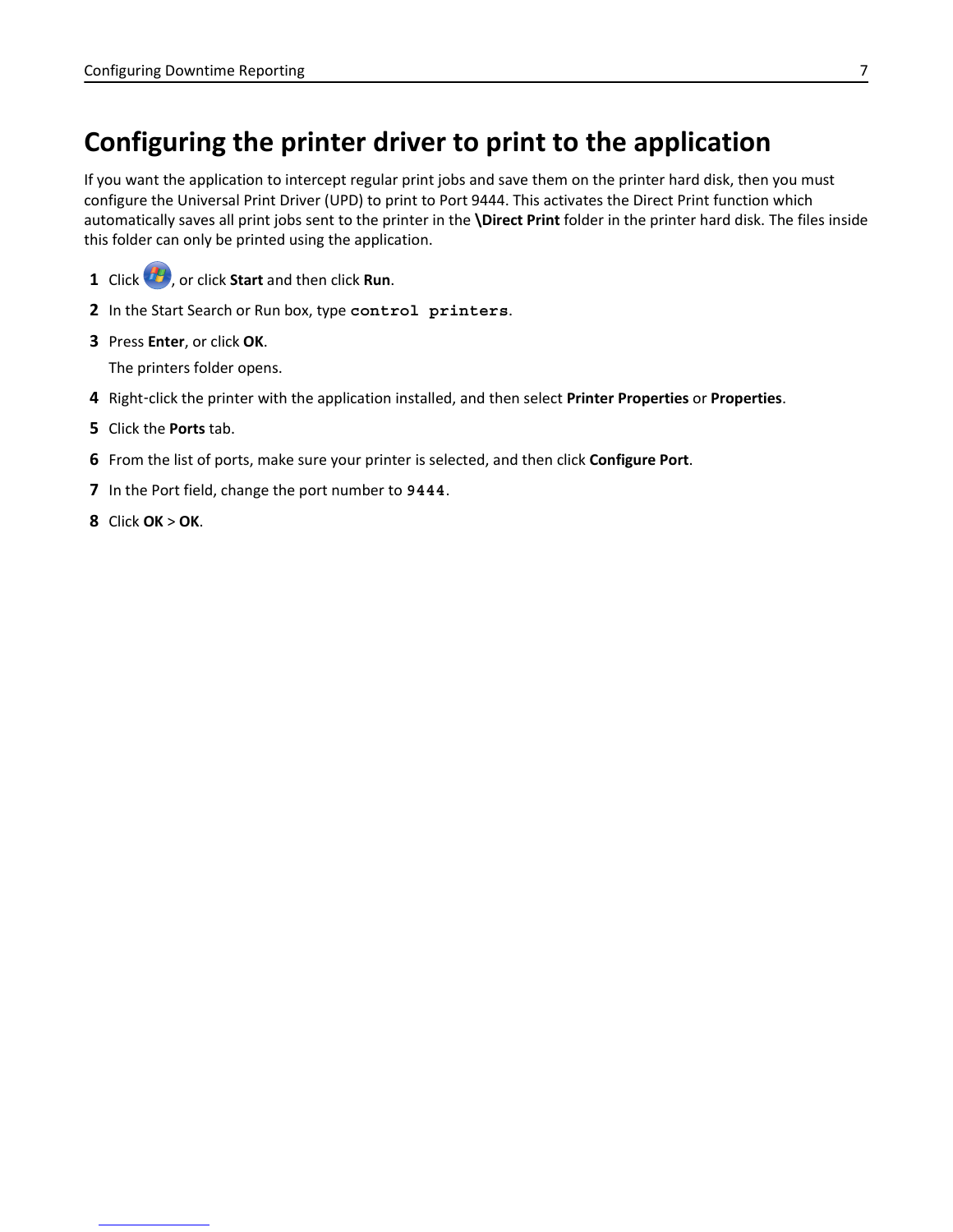## **Using Downtime Reporting**

### **Retrieving forms and reports from the printer**

- **1** From the printer home screen, touch the application icon.
- **2** If necessary, type the user name and password to access the application.
- **3** Select the folder that contains the file you want to print.

To search for a file or folder, touch **Search**, and then type the file or folder name. You can also do a keyword search. For example, if you type **form** in the Search field, the application shows all files and folders containing "form."

**4** Select the file that you want to print, or touch **Select All** to print all files.

**Note:** The application can retrieve up to 2000 files, but may display only up to 300 files on select printers. To view all files, retrieve forms and reports from the Web.

#### **5** Touch **Print**.

#### **Notes:**

- **•** If the printer is configured to listen on Port 9444, then all print jobs sent to the printer are automatically saved in the **\Direct Print** folder in the printer hard disk. The files inside this folder can only be retrieved for printing by using the application.
- **•** Files in the **\Direct Print** folder are automatically deleted according to the report expiration setting. By default, the application waits 6 hours before removing the files from the printer hard disk. To change the expiration settings, access the application configuration page on the Embedded Web Server or contact your system support person.

### **Retrieving forms and reports from the Web**

- **1** Obtain the printer IP address:
	- **•** From the printer home screen
	- **•** From the TCP/IP section in the Network/Ports menu
	- **•** By printing a network setup page or menu settings page, and then finding the TCP/IP section

**Note:** An IP address appears as four sets of numbers separated by periods, such as **123.123.123.123**.

**2** Open a Web browser, and then type the printer IP address in the address field.

The Embedded Web Server page appears.

- **3** From the navigation menu on the left, click **Applications** > **Downtime Reports Web Retrieval**.
- **4** Select the folder that contains the file you want to print.
- **5** To save the file to your computer, click the file name.
- **6** To open the file on the Web browser, click **view** beside the file name.
- **7** To print the file, click **print** beside the file name.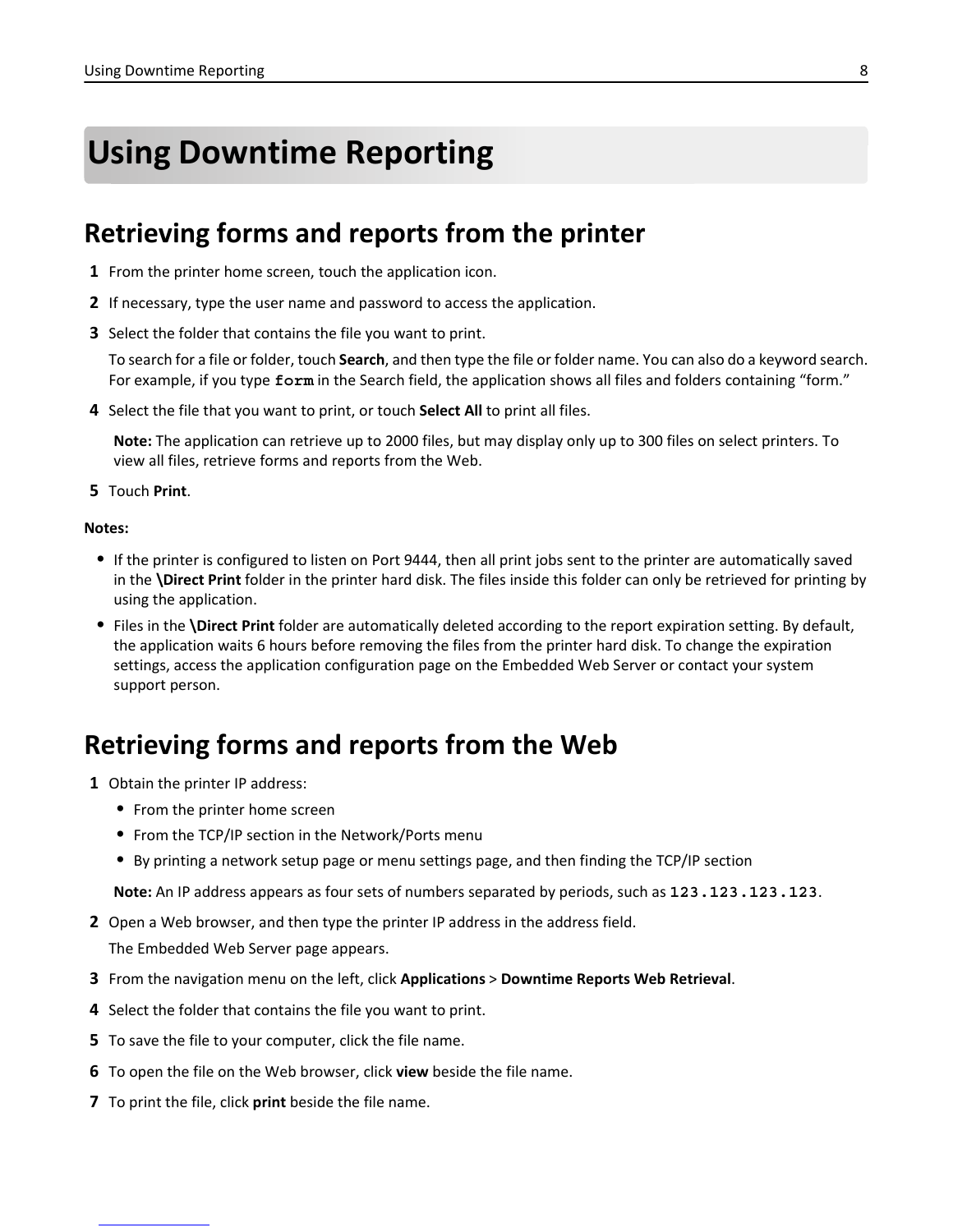#### **Notes:**

- **•** If the printer is configured to listen on Port 9444, then all print jobs sent to the printer are automatically saved in the **\Direct Print** folder in the printer hard disk. The files inside this folder can only be retrieved for printing using the application, but cannot be viewed from the Web.
- **•** Files in the **\Direct Print** folder are automatically deleted depending on the report expiration setting. By default, the application waits 6 hours before removing the files from the printer hard disk. To change the expiration settings, access the application configuration page on the Embedded Web Server or contact your system support person.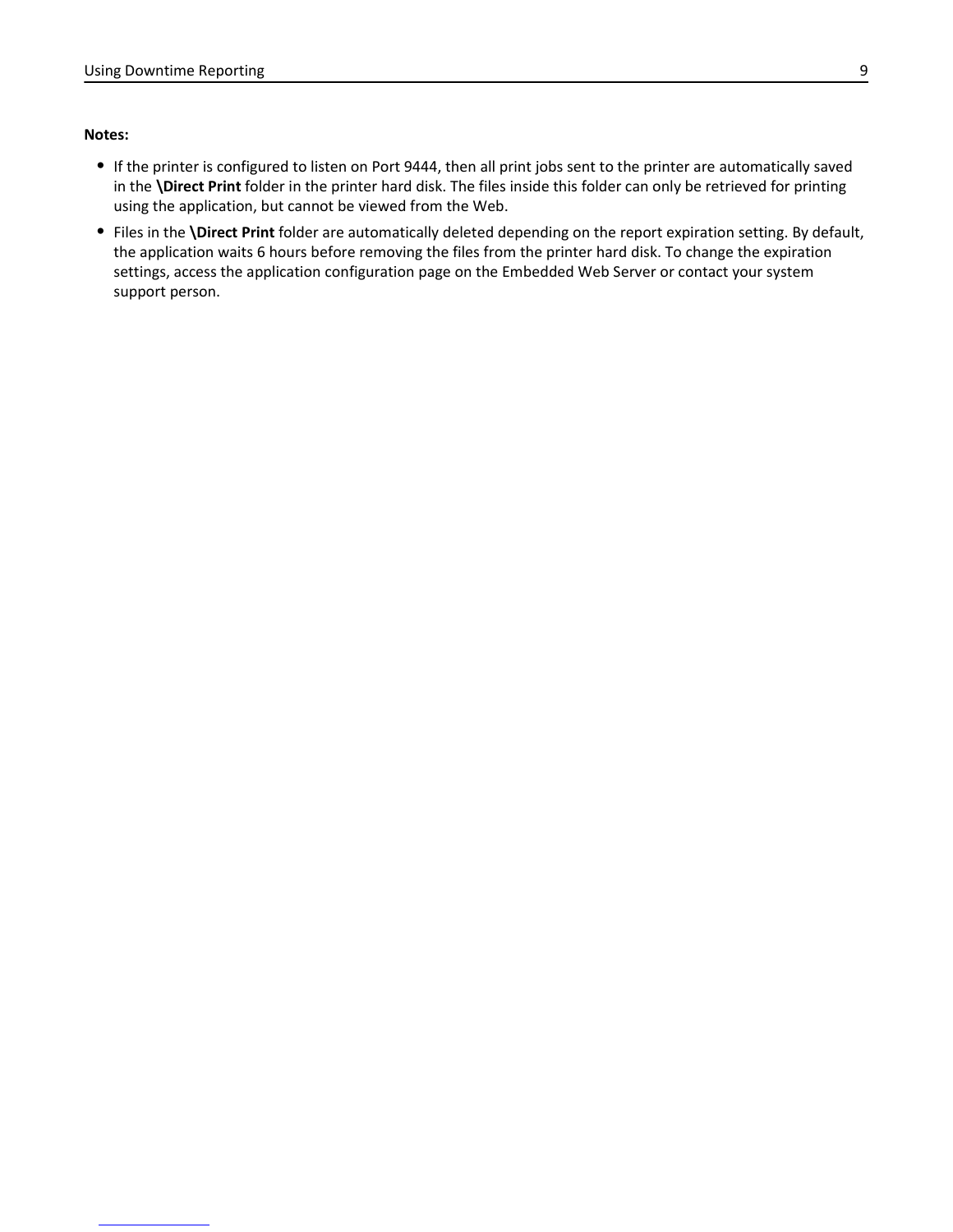## **Troubleshooting**

### **Downtime Reporting troubleshooting**

#### **An application error has occurred**

Try one or more of the following:

#### **CHECK THE SYSTEM LOG**

- **1** Obtain the printer IP address:
	- **•** From the printer home screen
	- **•** From the TCP/IP section in the Network/Ports menu
	- **•** By printing a network setup page or menu settings page, and then finding the TCP/IP section

**Note:** An IP address appears as four sets of numbers separated by periods, such as 123.123.123.123.

**2** Open a Web browser, and then type the printer IP address in the address field.

The Embedded Web Server appears.

- **3** From the navigation menu on the left, click **Settings** or **Configuration**.
- **4** Click **Device Solutions** > **Solutions (eSF)**, or click **Embedded Solutions**.
- **5** Click **System** tab > **Log**.
- **6** From the Filter menu, select an application status.
- **7** From the application menu, select an application, and then click **Submit**.

#### **ADJUST THE SCAN SETTINGS**

**Note:** This applies *only* to applications that support scanning.

In the application configuration settings, select a lower scan resolution. You can select **Off** or a lower resolution from the Scan Color drop‑down menu.

#### **CONTACT YOUR SOLUTIONS PROVIDER**

If you still cannot isolate the problem, then contact your solutions provider for additional help.

#### **Application cannot retrieve forms and reports**

Try one or more of the following:

#### **MAKE SURE THE SOURCE FOLDER SETTINGS ARE CONFIGURED CORRECTLY**

Verify that the settings for the FTP site or network share on the Embedded Web Server are correct.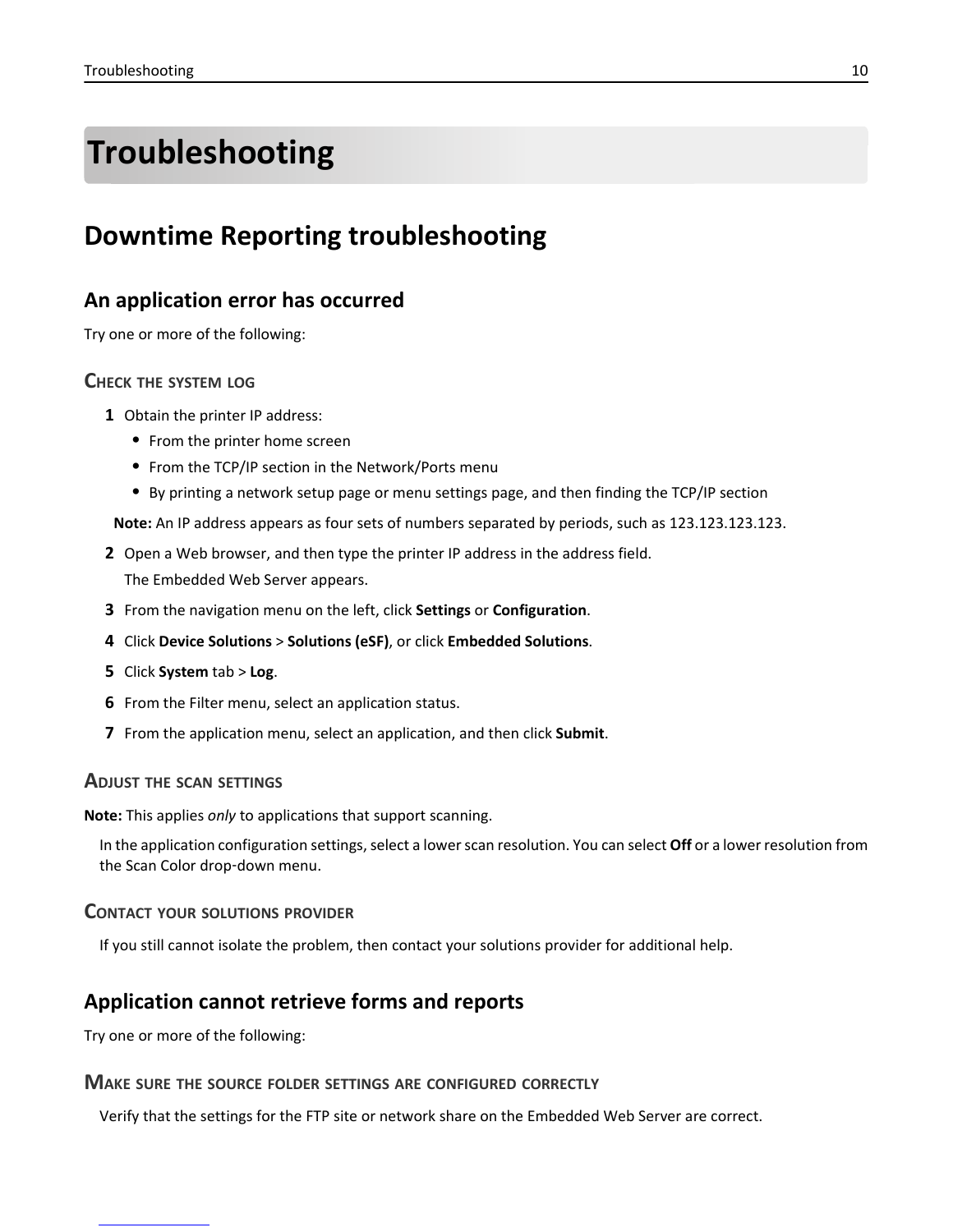#### **MAKE SURE THE PRINTER IS CONNECTED TO THE NETWORK**

Make sure all appropriate network cables are securely connected and the network settings of the printer are correctly configured. Except during downtime, verify that all network connections are working so that the application can retrieve files from the source folder. For information on networking the printer, see the printer *User's Guide* or *Networking Guide*.

#### **Cannot print or view forms and reports**

Try one or more of the following:

#### **MAKE SURE THE FILE TYPE IS SUPPORTED BY THE PRINTER**

To print forms and reports directly from the printer, make sure the file type is supported by the printer. Supported file types are .jpg, .gif, .png, and .pdf files, as well as the PostScript and PCL files in the **\Direct Print** folder. This folder in the printer hard disk captures print jobs if the printer is configured to listen on Port 9444. All the files inside this folder can be printed directly from the printer using the application, but they cannot be viewed from the Web.

#### **MAKE SURE THE FILE TYPE IS SUPPORTED BY YOUR WEB BROWSER**

To view forms and reports from the Embedded Web Server, make sure the file type is supported by your browser. Different Web browsers support different file types. Supported file types include .jpg, .gif, .bmp., .txt., and .pdf. For more information, see the documentation for your browser.

Files stored in the **\Direct Print** folder cannot be viewed from the Web browser, but can be printed using the application.

#### **SAVE THE FILE TO YOUR COMPUTER**

If the file type is not supported by the printer and your Web browser, then download the file to your computer. Open and print the file using applications designed to work with it.

#### **License error**

Try one or more of the following:

#### **MAKE SURE THE APPLICATION IS LICENSED**

Applications require a license to run.

For more information on purchasing a license, contact your Lexmark representative.

#### **MAKE SURE THE LICENSE IS UP**‑**TO**‑**DATE**

Make sure the license for the application has not yet expired. Check the license expiry date using the Embedded Web Server or MarkVision Professional.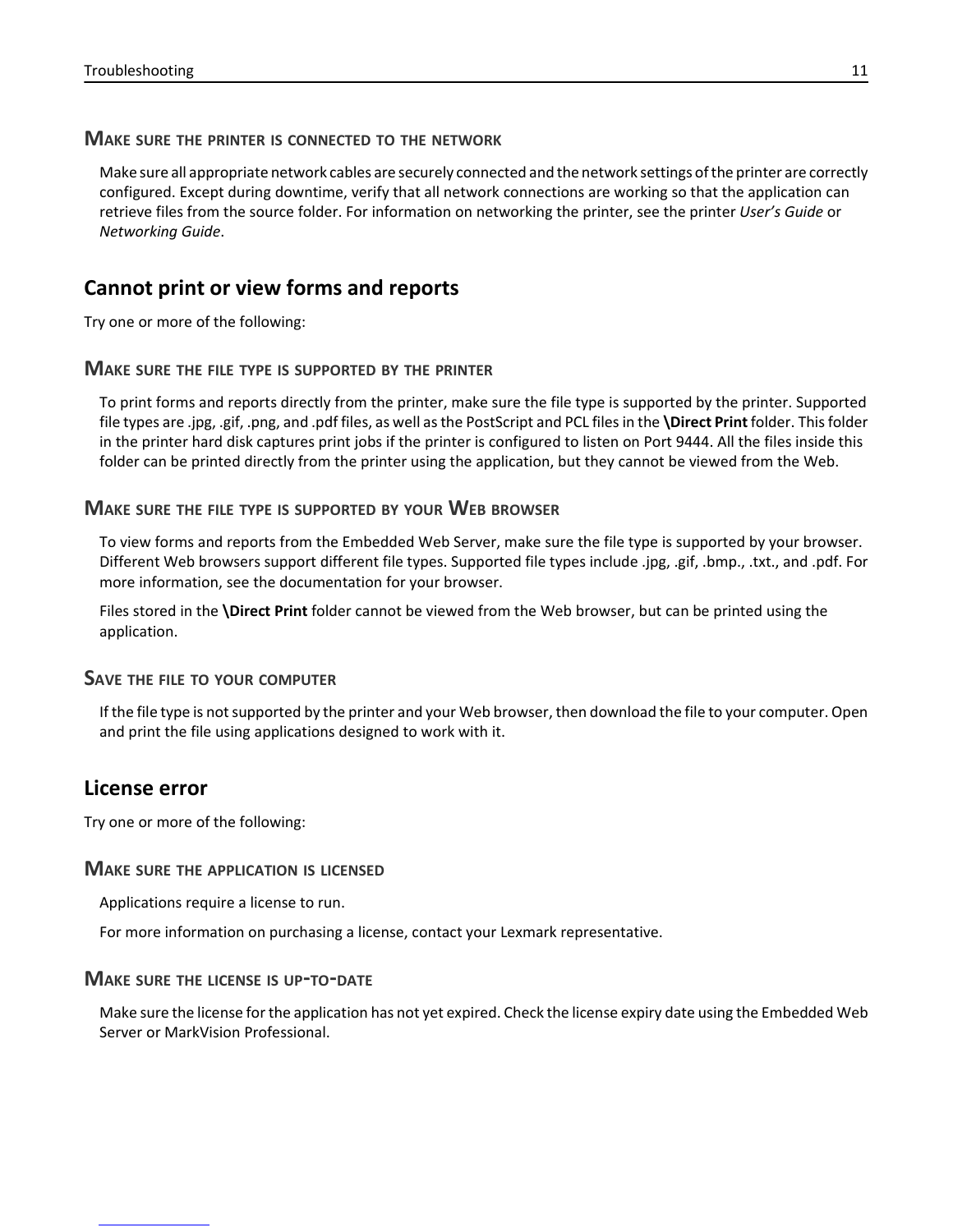## **Appendix**

## **Configuring applications using the Embedded Web Server**

#### **Accessing application configuration settings using the Embedded Web Server**

- **1** Obtain the printer IP address:
	- **•** From the printer home screen
	- **•** From the TCP/IP section in the Network/Ports menu
	- **•** By printing a network setup page or menu settings page, and then finding the TCP/IP section

**Note:** An IP address appears as four sets of numbers separated by periods, such as 123.123.123.123.

**2** Open a Web browser, and then type the printer IP address in the address field.

The Embedded Web Server appears.

- **3** From the navigation menu on the left, click **Settings** or **Configuration**, and then do one of the following:
	- **•** Click **Apps** > **Apps Management**.
	- **•** Click **Device Solutions** > **Solutions (eSF)**.
	- **•** Click **Embedded Solutions**.
- **4** From the list of installed applications, click the application you want to configure, and then click **Configure**.

## **Licensing applications**

Applications require a valid electronic license to run on select printers.

For more information on purchasing a license for an application, or for any other licensing information, contact your Lexmark representative.

## **Exporting and importing configuration files**

After configuring an application, you can export your current settings into a file that can then be imported and used to configure that application on one or more additional printers.

#### **Exporting and importing a configuration using the Embedded Web Server**

You can export configuration settings into a text file, and then import it to apply the settings to other printers.

- **1** From the Embedded Web Server, click **Settings** or **Configuration**, and then do one of the following:
	- **•** Click **Apps** > **Apps Management**.
	- **•** Click **Device Solutions** > **Solutions (eSF)**.
	- **•** Click **Embedded Solutions**.
- **2** From the list of installed applications, click the name of the application you want to configure.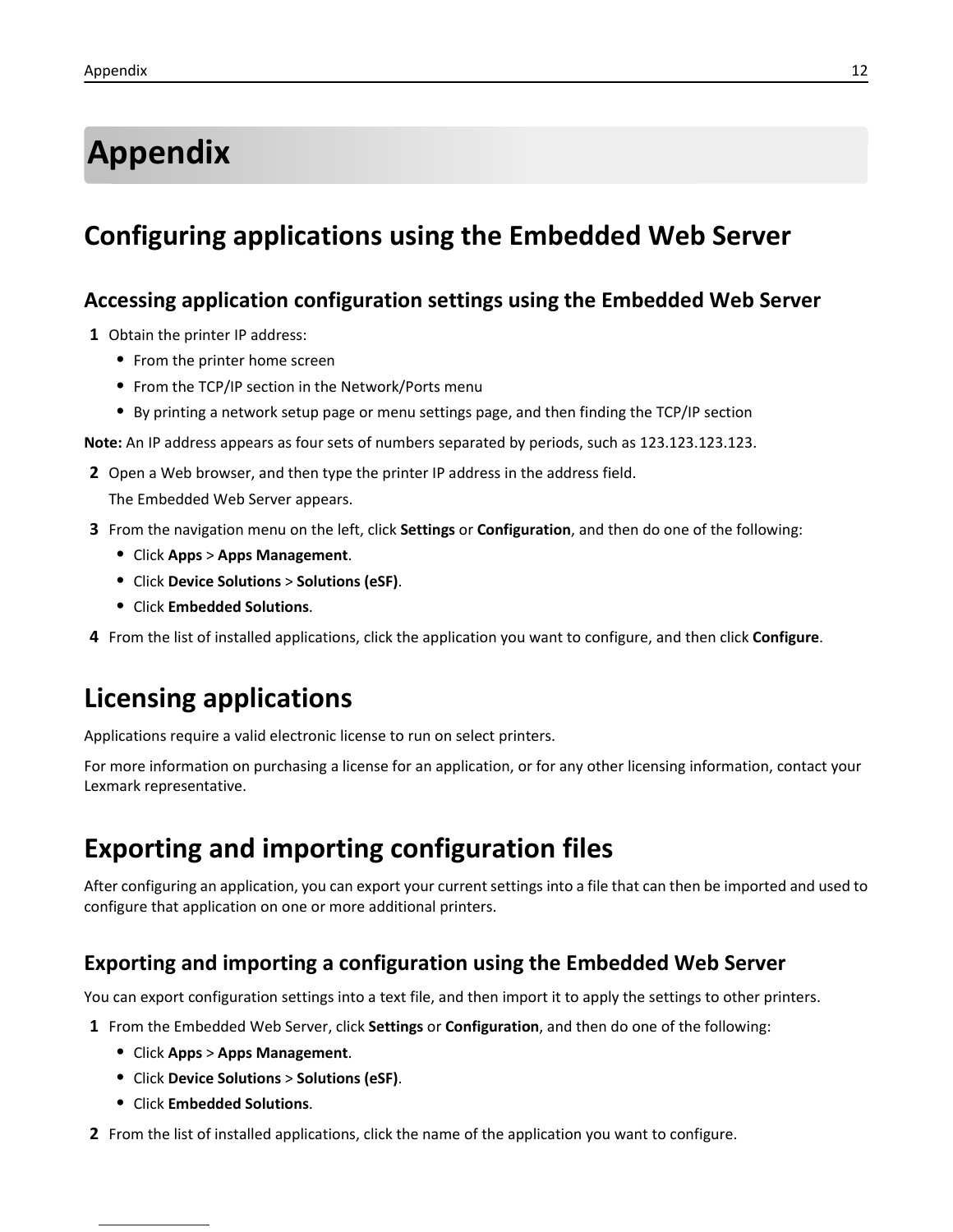- **3** Click **Configure**, and then do one of the following:
	- **•** To export a configuration to a file, click **Export**, and then follow the instructions on the computer screen to save the configuration file.

**Note:** If a **JVM Out of Memory** error occurs, then repeat the export process until the configuration file is saved.

**•** To import a configuration from a file, click **Import**, and then browse to the saved configuration file that was exported from a previously configured printer.

**Notes:**

- **–** Before importing the configuration file, you can choose to preview it first.
- **–** If a timeout occurs and a blank screen appears, then refresh the Web browser, and then click **Apply**.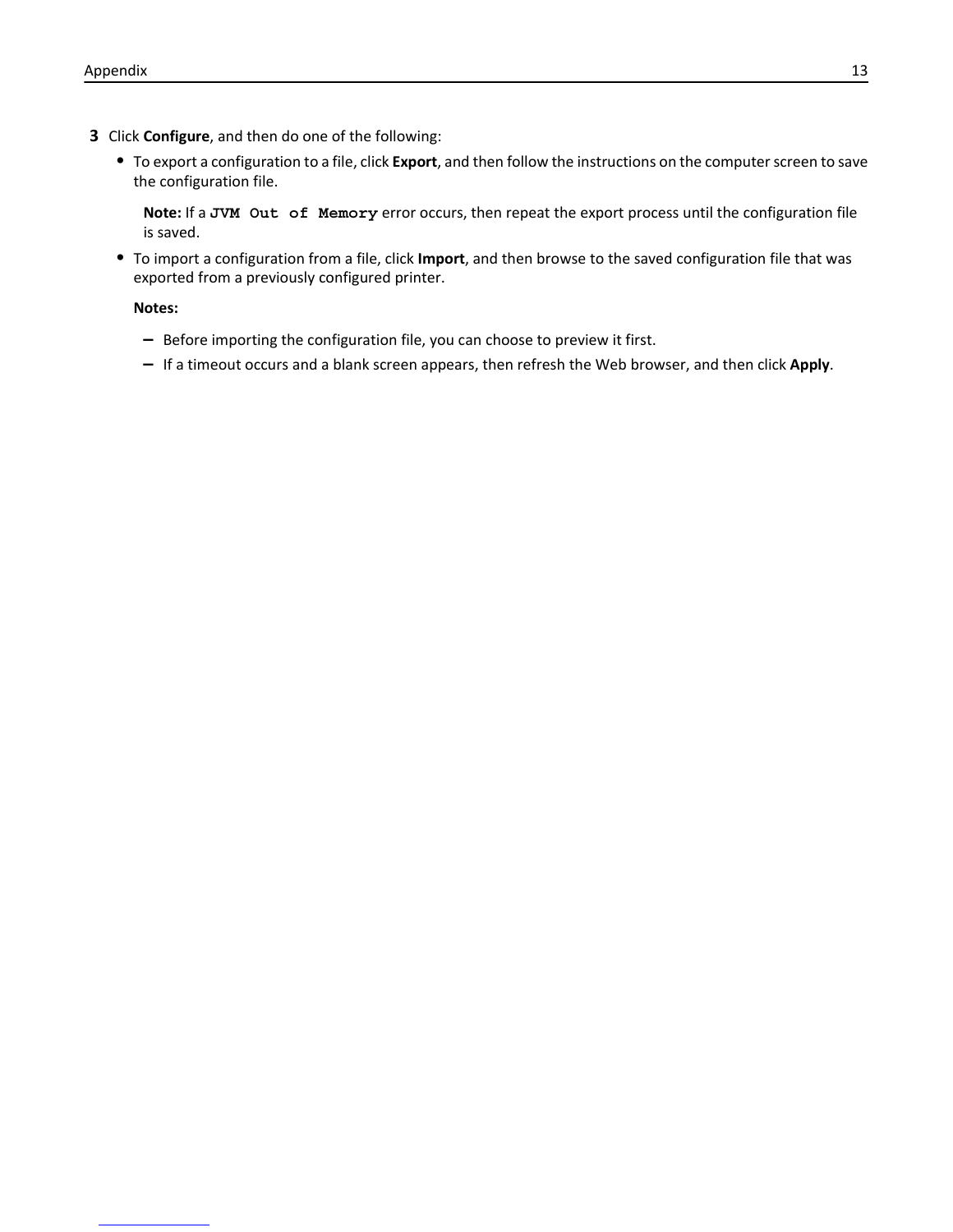## **Notices**

#### **Edition notice**

November 2012

**The following paragraph does not apply to any country where such provisions are inconsistent with local law:** LEXMARK INTERNATIONAL, INC., PROVIDES THIS PUBLICATION "AS IS" WITHOUT WARRANTY OF ANY KIND, EITHER EXPRESS OR IMPLIED, INCLUDING, BUT NOT LIMITED TO, THE IMPLIED WARRANTIES OF MERCHANTABILITY OR FITNESS FOR A PARTICULAR PURPOSE. Some states do not allow disclaimer of express or implied warranties in certain transactions; therefore, this statement may not apply to you.

This publication could include technical inaccuracies or typographical errors. Changes are periodically made to the information herein; these changes will be incorporated in later editions. Improvements or changes in the products or the programs described may be made at any time.

References in this publication to products, programs, or services do not imply that the manufacturer intends to make these available in all countries in which it operates. Any reference to a product, program, or service is not intended to state or imply that only that product, program, or service may be used. Any functionally equivalent product, program, or service that does not infringe any existing intellectual property right may be used instead. Evaluation and verification of operation in conjunction with other products, programs, or services, except those expressly designated by the manufacturer, are the user's responsibility.

For Lexmark technical support, visit **http://support.lexmark.com**.

For information on supplies and downloads, visit **www.lexmark.com**.

If you don't have access to the Internet, you can contact Lexmark by mail:

Lexmark International, Inc. Bldg 004-2/CSC 740 New Circle Road NW Lexington, KY 40550 USA

**© 2012 Lexmark International, Inc.**

**All rights reserved.**

#### **Trademarks**

Lexmark and Lexmark with diamond design are trademarks of Lexmark International, Inc., registered in the United States and/or other countries.

Mac and the Mac logo are trademarks of Apple Inc., registered in the U.S. and other countries.

All other trademarks are the property of their respective owners.

#### **GOVERNMENT END USERS**

The Software Program and any related documentation are "Commercial Items," as that term is defined in 48 C.F.R. 2.101, "Computer Software" and "Commercial Computer Software Documentation," as such terms are used in 48 C.F.R. 12.212 or 48 C.F.R. 227.7202, as applicable. Consistent with 48 C.F.R. 12.212 or 48 C.F.R. 227.7202-1 through 227.7207-4,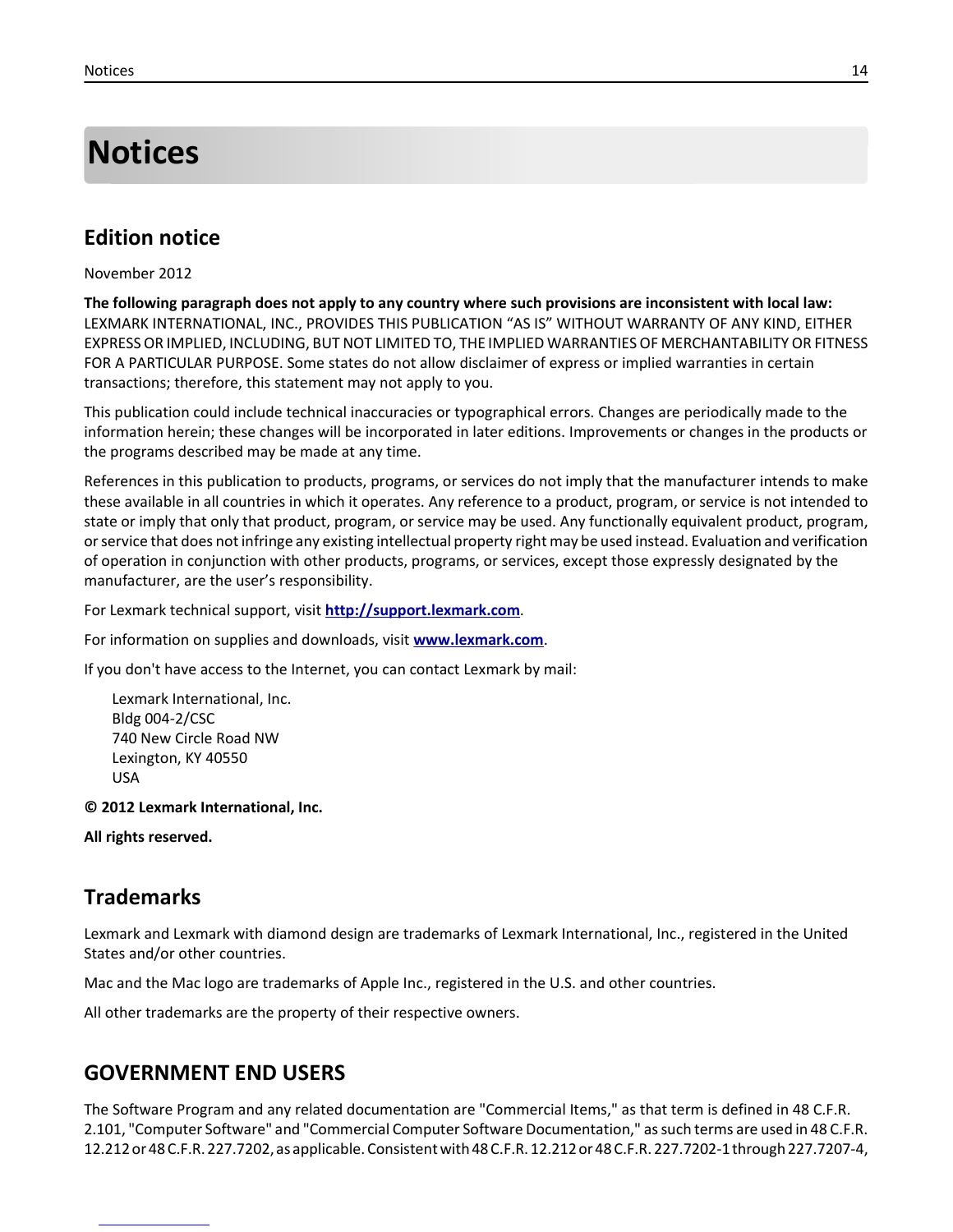as applicable, the Commercial Computer Software and Commercial Software Documentation are licensed to the U.S. Government end users (a) only as Commercial Items and (b) with only those rights as are granted to all other end users pursuant to the terms and conditions herein.